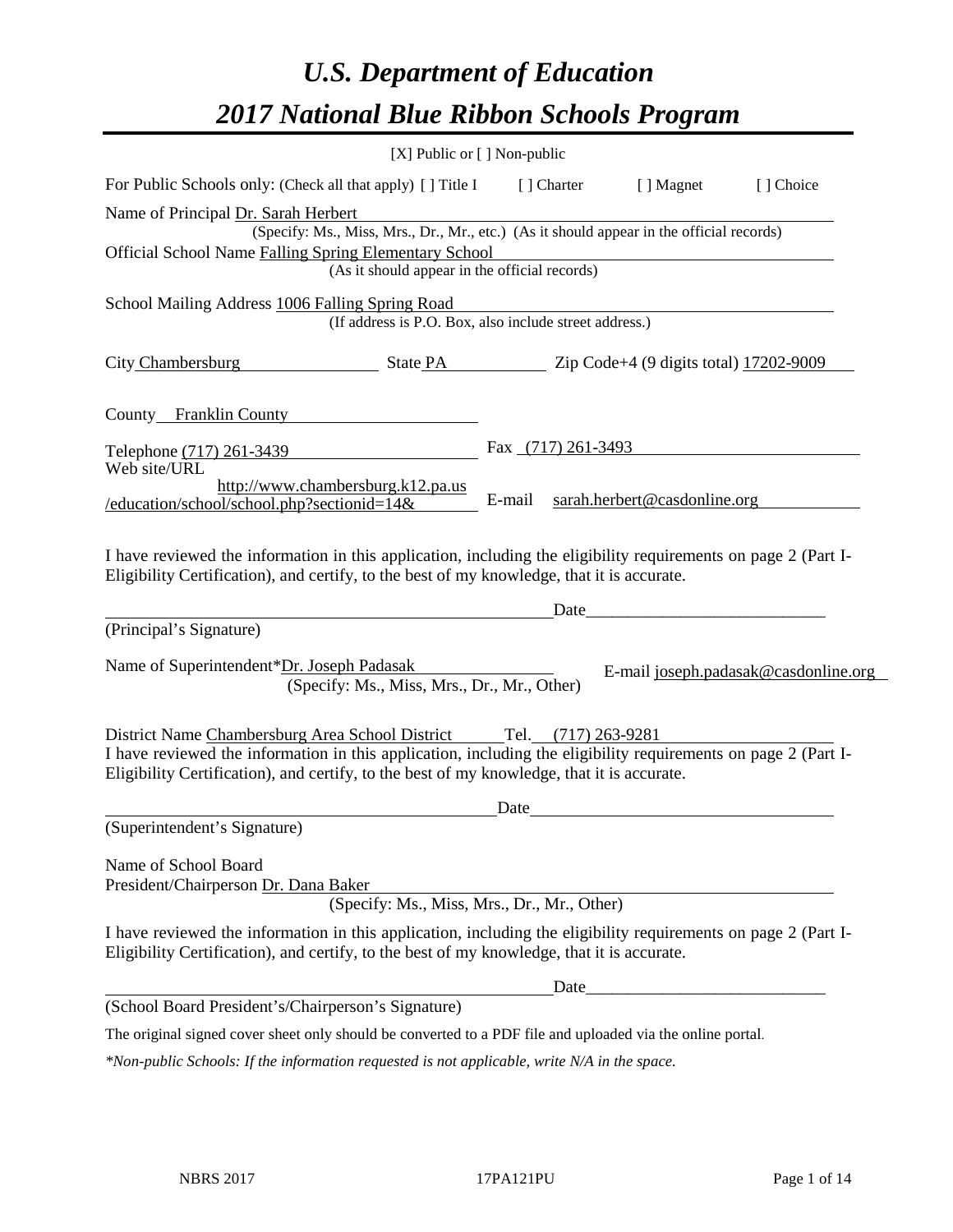The signatures on the first page of this application (cover page) certify that each of the statements below, concerning the school's eligibility and compliance with U.S. Department of Education and National Blue Ribbon Schools requirements, are true and correct.

- 1. The school configuration includes one or more of grades K-12. (Schools on the same campus with one principal, even a K-12 school, must apply as an entire school.)
- 2. All nominated public schools must meet the state's performance targets in reading (or English language arts) and mathematics and other academic indicators (i.e., attendance rate and graduation rate), for the all students group and all subgroups, including having participation rates of at least 95 percent using the most recent accountability results available for nomination.
- 3. To meet final eligibility, all nominated public schools must be certified by states prior to September 2017 in order to meet all eligibility requirements. Any status appeals must be resolved at least two weeks before the awards ceremony for the school to receive the award.
- 4. If the school includes grades 7 or higher, the school must have foreign language as a part of its curriculum.
- 5. The school has been in existence for five full years, that is, from at least September 2011 and each tested grade must have been part of the school for the past three years.
- 6. The nominated school has not received the National Blue Ribbon Schools award in the past five years: 2012, 2013, 2014, 2015, or 2016.
- 7. The nominated school has no history of testing irregularities, nor have charges of irregularities been brought against the school at the time of nomination. The U.S. Department of Education reserves the right to disqualify a school's application and/or rescind a school's award if irregularities are later discovered and proven by the state.
- 8. The nominated school has not been identified by the state as "persistently dangerous" within the last two years.
- 9. The nominated school or district is not refusing Office of Civil Rights (OCR) access to information necessary to investigate a civil rights complaint or to conduct a district-wide compliance review.
- 10. The OCR has not issued a violation letter of findings to the school district concluding that the nominated school or the district as a whole has violated one or more of the civil rights statutes. A violation letter of findings will not be considered outstanding if OCR has accepted a corrective action plan from the district to remedy the violation.
- 11. The U.S. Department of Justice does not have a pending suit alleging that the nominated school or the school district as a whole has violated one or more of the civil rights statutes or the Constitution's equal protection clause.
- 12. There are no findings of violations of the Individuals with Disabilities Education Act in a U.S. Department of Education monitoring report that apply to the school or school district in question; or if there are such findings, the state or district has corrected, or agreed to correct, the findings.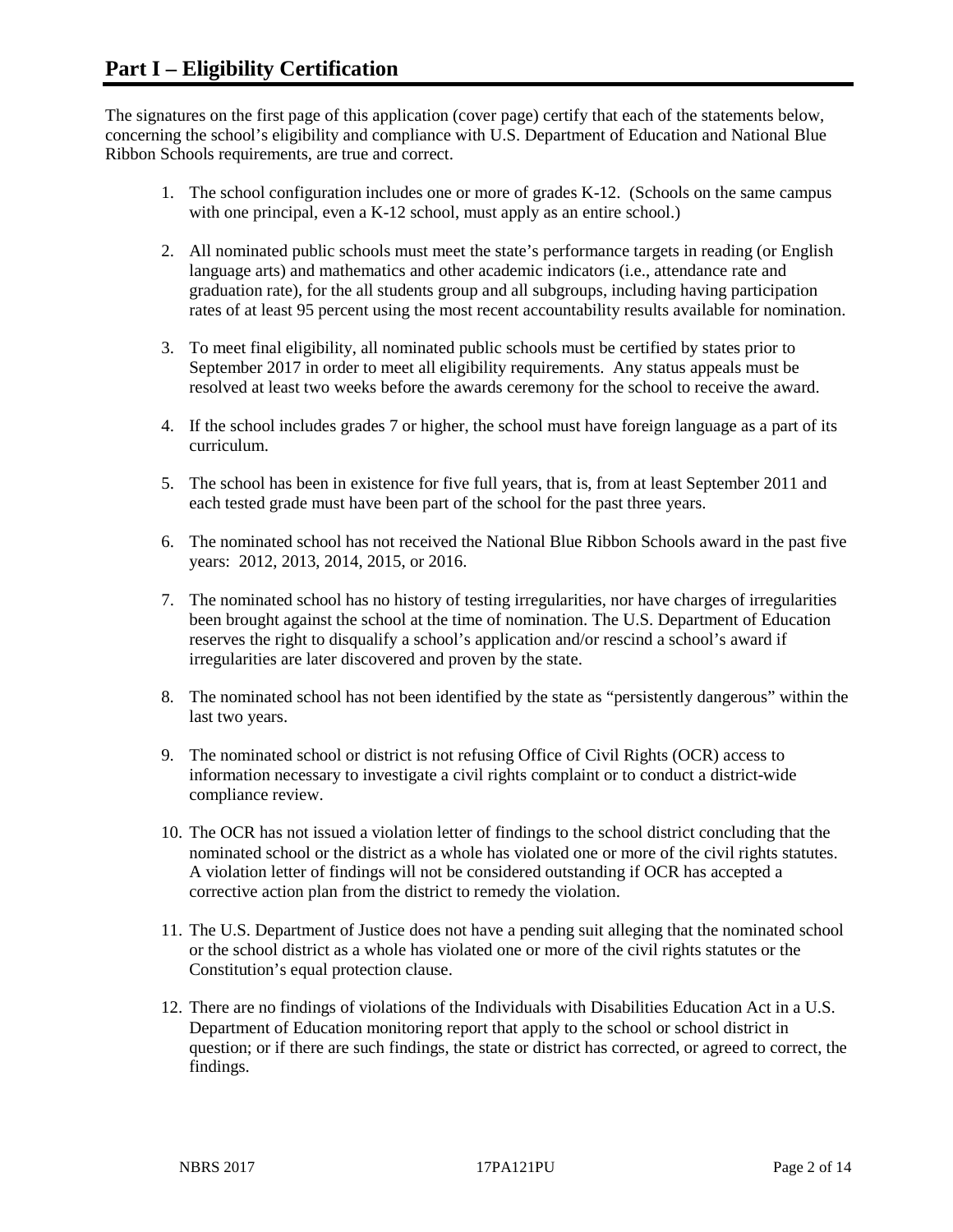#### **Data should be provided for the most recent school year (2016-2017) unless otherwise stated.**

## **DISTRICT**

1. Number of schools in the district  $13$  Elementary schools (includes K-8) (per district designation): 2 Middle/Junior high schools 2 High schools 0 K-12 schools

17 TOTAL

**SCHOOL** (To be completed by all schools)

- 2. Category that best describes the area where the school is located:
	- [] Urban or large central city [ ] Suburban with characteristics typical of an urban area [ ] Suburban [ ] Small city or town in a rural area [X] Rural
- 3. Number of students as of October 1, 2016 enrolled at each grade level or its equivalent in applying school:

| Grade                           | # of         | # of Females | <b>Grade Total</b> |
|---------------------------------|--------------|--------------|--------------------|
|                                 | <b>Males</b> |              |                    |
| <b>PreK</b>                     | 0            | $\theta$     | 0                  |
| $\mathbf K$                     | 19           | 25           | 44                 |
| $\mathbf{1}$                    | 25           | 24           | 49                 |
| $\overline{2}$                  | 19           | 21           | 40                 |
| 3                               | 26           | 19           | 45                 |
| 4                               | 27           | 26           | 53                 |
| 5                               | 18           | 28           | 46                 |
| 6                               | 0            | $\theta$     | 0                  |
| 7                               | 0            | 0            | 0                  |
| 8                               | 0            | 0            | 0                  |
| 9                               | 0            | 0            | 0                  |
| 10                              | 0            | 0            | 0                  |
| 11                              | 0            | 0            | $\mathbf{\Omega}$  |
| 12 or higher                    | 0            | 0            | 0                  |
| <b>Total</b><br><b>Students</b> | 134          | 143          | 277                |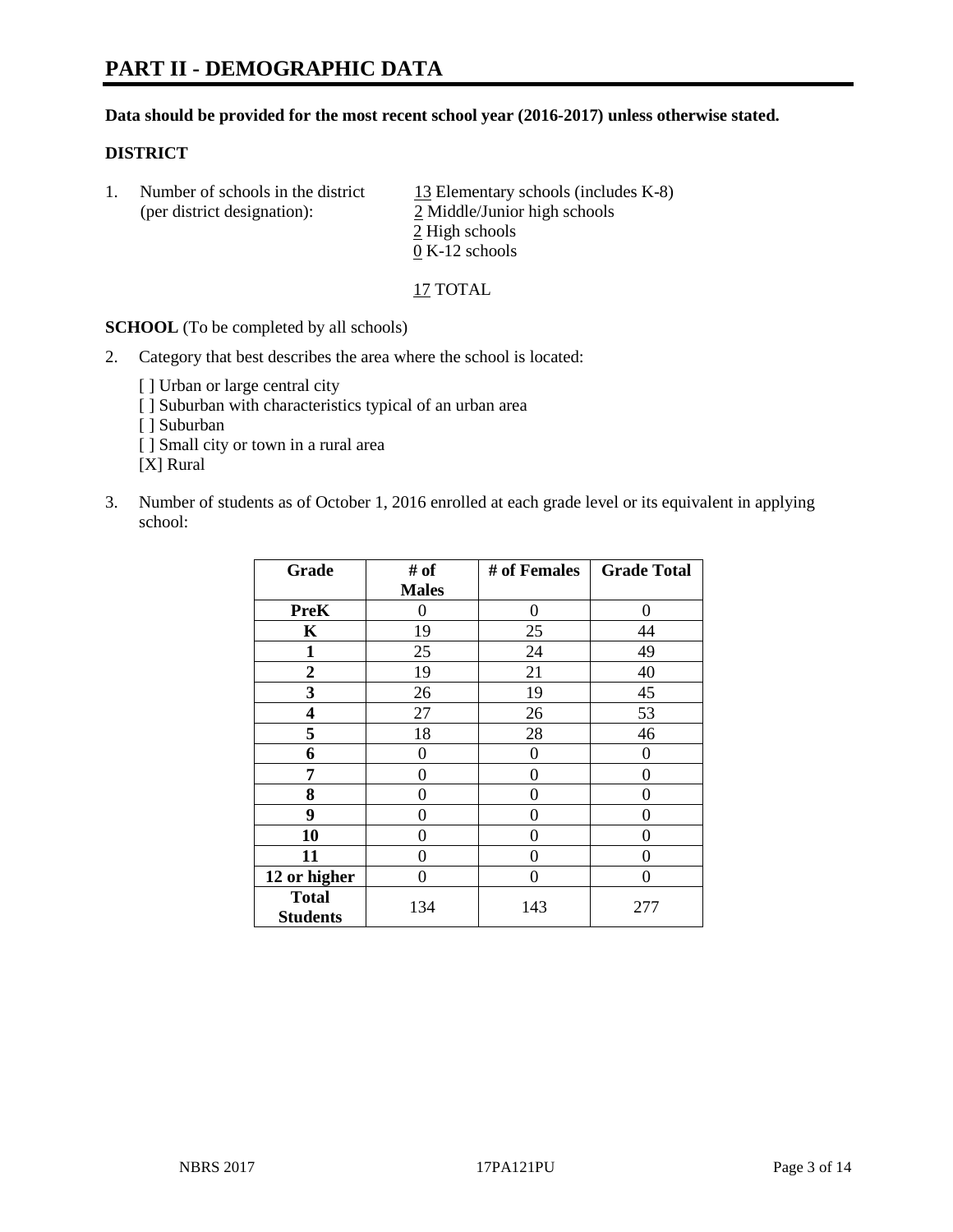the school: 1 % Asian

4. Racial/ethnic composition of  $\qquad 0 \%$  American Indian or Alaska Native 5 % Black or African American 10 % Hispanic or Latino 1 % Native Hawaiian or Other Pacific Islander 75 % White 8 % Two or more races **100 % Total**

(Only these seven standard categories should be used to report the racial/ethnic composition of your school. The Final Guidance on Maintaining, Collecting, and Reporting Racial and Ethnic Data to the U.S. Department of Education published in the October 19, 2007 *Federal Register* provides definitions for each of the seven categories.)

5. Student turnover, or mobility rate, during the 2015 – 2016 school year: 10%

This rate should be calculated using the grid below. The answer to (6) is the mobility rate.

| <b>Steps For Determining Mobility Rate</b>         | Answer |  |
|----------------------------------------------------|--------|--|
| (1) Number of students who transferred to          |        |  |
| the school after October 1, 2015 until the         | 9      |  |
| end of the 2015-2016 school year                   |        |  |
| (2) Number of students who transferred             |        |  |
| <i>from</i> the school after October 1, 2015 until | 18     |  |
| the end of the 2015-2016 school year               |        |  |
| (3) Total of all transferred students [sum of      | 27     |  |
| rows $(1)$ and $(2)$ ]                             |        |  |
| (4) Total number of students in the school as      | 277    |  |
| of October 1, 2015                                 |        |  |
| (5) Total transferred students in row (3)          | 0.097  |  |
| divided by total students in row (4)               |        |  |
| $(6)$ Amount in row $(5)$ multiplied by 100        | 10     |  |

6. English Language Learners (ELL) in the school:  $3\%$ 

7 Total number ELL

Specify each non-English language represented in the school (separate languages by commas): Spanish, Vietnamese, Polish, Greek, Creole/pidgins

- 7. Students eligible for free/reduced-priced meals: 46 % Total number students who qualify: 122
- 8. Students receiving special education services: 1 %

12 Total number of students served

Indicate below the number of students with disabilities according to conditions designated in the Individuals with Disabilities Education Act. Do not add additional conditions. It is possible that students may be classified in more than one condition.

| 0 Autism                              | $\underline{0}$ Orthopedic Impairment                 |
|---------------------------------------|-------------------------------------------------------|
| 0 Deafness                            | 0 Other Health Impaired                               |
| 0 Deaf-Blindness                      | 0 Specific Learning Disability                        |
| 0 Emotional Disturbance               | 12 Speech or Language Impairment                      |
| 0 Hearing Impairment                  | 0 Traumatic Brain Injury                              |
| 0 Mental Retardation                  | $\underline{0}$ Visual Impairment Including Blindness |
| $\underline{0}$ Multiple Disabilities | <b>0</b> Developmentally Delayed                      |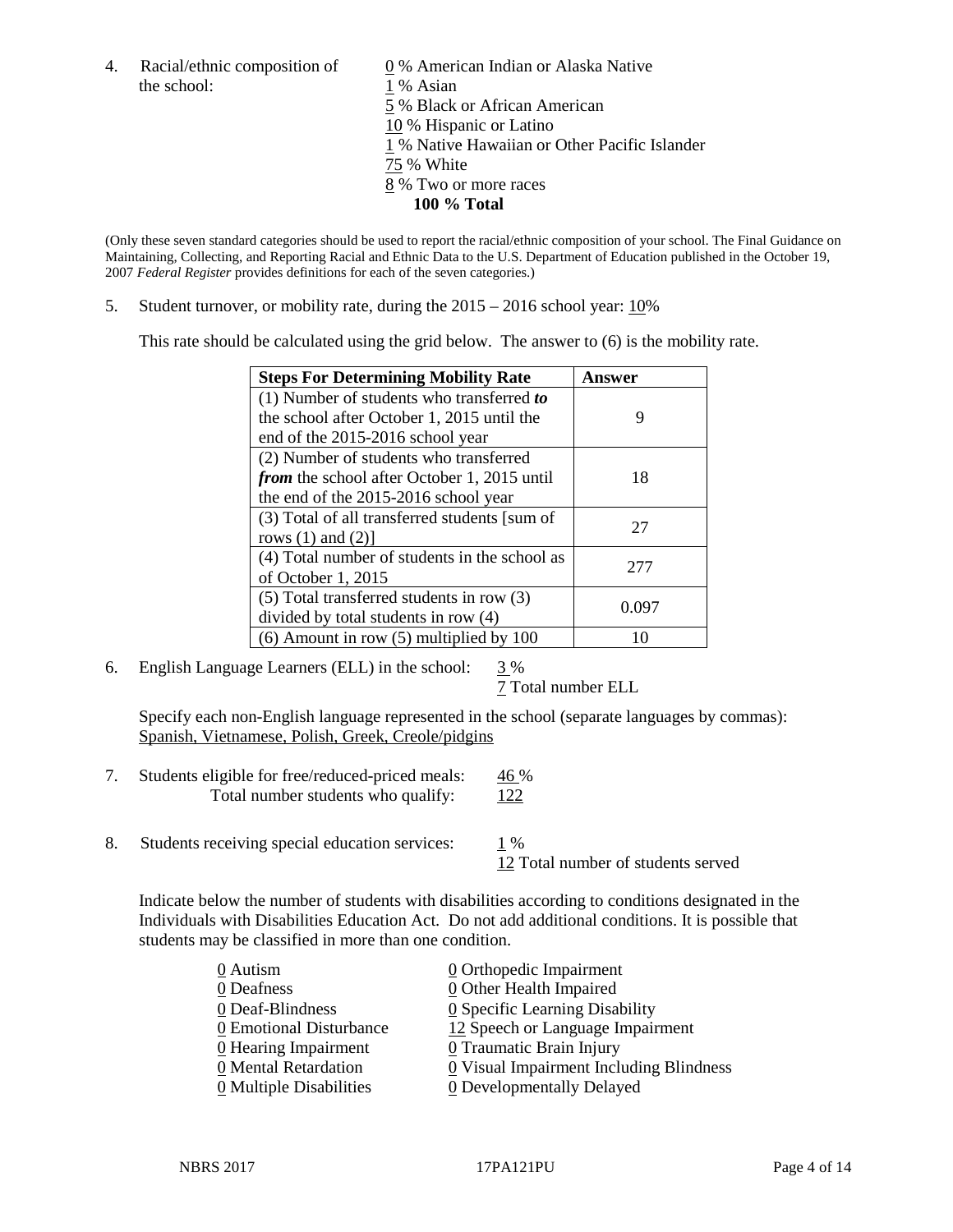- 9. Number of years the principal has been in her/his position at this school: 5
- 10. Use Full-Time Equivalents (FTEs), rounded to nearest whole numeral, to indicate the number of school staff in each of the categories below:

|                                        | <b>Number of Staff</b> |  |  |
|----------------------------------------|------------------------|--|--|
| Administrators                         |                        |  |  |
| Classroom teachers including those     |                        |  |  |
| teaching high school specialty         | 12                     |  |  |
| subjects                               |                        |  |  |
| Resource teachers/specialists/coaches  |                        |  |  |
| e.g., reading, math, science, special  | 3                      |  |  |
| education, enrichment, technology,     |                        |  |  |
| art, music, physical education, etc.   |                        |  |  |
| Paraprofessionals under the            |                        |  |  |
| supervision of a licensed professional |                        |  |  |
| supporting single, group, or classroom |                        |  |  |
| students.                              |                        |  |  |
| Student support personnel              |                        |  |  |
| e.g., guidance counselors, behavior    |                        |  |  |
| interventionists, mental/physical      |                        |  |  |
| health service providers,              | $\mathcal{D}$          |  |  |
| psychologists, family engagement       |                        |  |  |
| liaisons, career/college attainment    |                        |  |  |
| coaches, etc.                          |                        |  |  |

- 11. Average student-classroom teacher ratio, that is, the number of students in the school divided by the FTE of classroom teachers, e.g., 22:1 23:1
- 12. Show daily student attendance rates. Only high schools need to supply yearly graduation rates.

| <b>Required Information</b> | 2015-2016 | 2014-2015 | 2013-2014 | 2012-2013 |     |
|-----------------------------|-----------|-----------|-----------|-----------|-----|
| Daily student attendance    | 96%       | 96%       | 94%       | 95%       | 95% |
| High school graduation rate | 0%        | 0%        | 0%        | 9%        | 0%  |

#### 13. **For high schools only, that is, schools ending in grade 12 or higher.**

Show percentages to indicate the post-secondary status of students who graduated in Spring 2016.

| <b>Post-Secondary Status</b>                  |    |
|-----------------------------------------------|----|
| Graduating class size                         |    |
| Enrolled in a 4-year college or university    | 0% |
| Enrolled in a community college               | 0% |
| Enrolled in career/technical training program | 0% |
| Found employment                              | 0% |
| Joined the military or other public service   | 0% |
| )ther                                         |    |

14. Indicate whether your school has previously received a National Blue Ribbon Schools award. Yes No X

If yes, select the year in which your school received the award.

15. In a couple of sentences, provide the school's mission or vision statement.

Falling Spring is a place where everyone can be safe, focus on an outstanding education, work together to achieve, and is respectful to one another.

16. **For public schools only**, if the school is a magnet, charter, or choice school, explain how students are chosen to attend.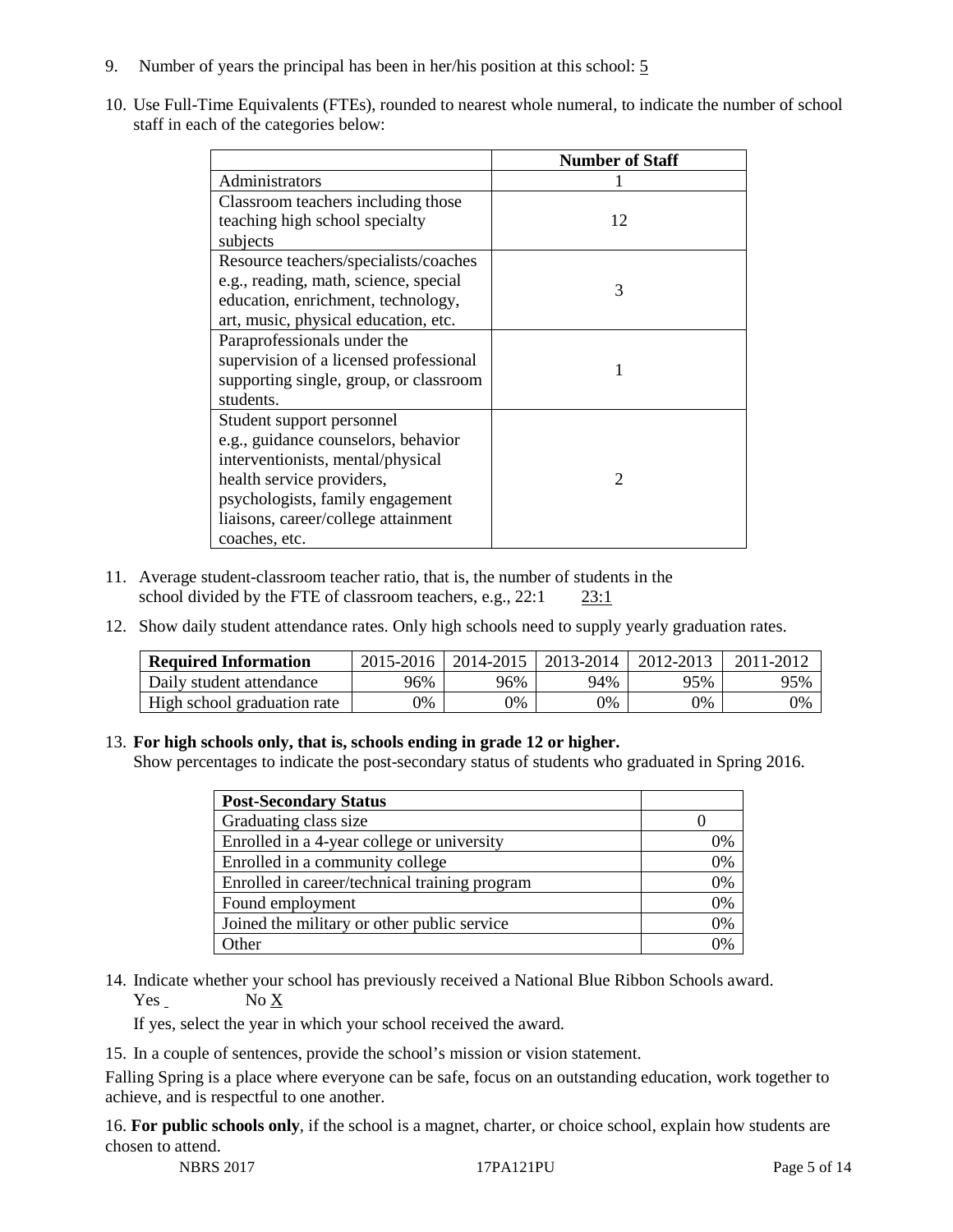# **PART III – SUMMARY**

The Chambersburg Area and School District (CASD) is located in south-central Pennsylvania and is comprised of the Chambersburg borough and four surrounding townships that cover a total of 250 square miles. Over the last few years, CASD has seen much growth and diversity. Adjusting to these changes is critical to continued success of the area and our students.

Falling Spring Elementary School (FSES) is one of 13 elementary schools within the CASD. This school is located just outside of the Chambersburg borough in Guilford Township, which is in a somewhat rural yet growing residential area. FSES currently educates roughly 280 students in grades kindergarten through fifth grade annually. There are two classrooms per grade level in this school which allows for a small community school feel. Over the last four years, FSES has experienced change with its student population. In 2012- 2013, students who receive a free or reduced lunch were 28.5% of the school's population. In 2016-2017, this group of students rose to be 45.5% of the overall student body. As a result of this change in demographics, we have seen a difference in our student needs and the background experiences they bring with them.

Despite demographic shifts, the overall focus of our school is to offer all students a high quality learning experience. In order to provide this experience for FSES students, a variety of opportunities have been created. As a result of many of these changes, our students have demonstrated an increase in their overall performance and growth on annual state assessments.

One example of an adjustment is the redesign of our overall building schedules at FSES. Instead of the traditional departmentalization per grade level, there are two teachers who instruct grades three through five English Language Arts, two who instruct grades three through five math, one who instructs writing in grades three through five, and another who instructs science and social studies for grades three through five. With this schedule, students travel between four different teachers during the school day.

Our schedule adjustment has resulted in many advantages for FSES. One immediate result of this schedule change was a huge reduction in student disciplinary needs in grades three through five. As students move from classroom to classroom throughout the day, they receive much needed "brain breaks." Additionally, teachers are able to become experts in one content area and they become familiar with grade level expectations in multiple subject areas. This schedule also provides a dedicated time block at a specific time for reading intervention to occur at each grade level. As students are pulled on a daily basis, teachers are better able to design their whole group instruction to occur around this time. The students who remain in the classroom during this half-hour block continue to work in literacy stations or with their classroom teacher in small guided reading groups. Schedules also were created to accommodate early dismissals and delays. Finally, as a result of establishing these schedules, students are afforded the opportunity to experience all of their different content areas every day, regardless of schedule changes.

Additionally, FSES has a variety of enrichment opportunities offered through many different clubs. Students in grades four and five have the options of participating in our STEM club, our CIA (Compassion in Action) club, and our Leadership Committee. Our STEM club meets one day per week after school throughout the year. During this time, students are provided a variety of problem solving experiences. One culminating project for this group is an annual K'Nex competition at our local intermediate unit. Our STEM Club is the first school board approved club at the elementary level (clubs only existed at the secondary level previously). Students must complete an application and maintain good standing both academically and behaviorally over the school year to remain a member. Our CIA club exposes students to service oriented activities on a monthly basis. They have conducted canned food drives for local food pantries, generated cards for military members overseas, raised awareness for kindness in the school, participated in activities at the local Humane Society, and many other similar efforts. Our Leadership Committee meets monthly to discuss and address overall building climate and general needs. Parents, students, and staff work collaboratively to address any issues or concerns that may arise. Over the last few years, this committee has established a school wide vision, a positive incentive program, addressed ongoing cafeteria behaviors, and promoted an awareness of bullying.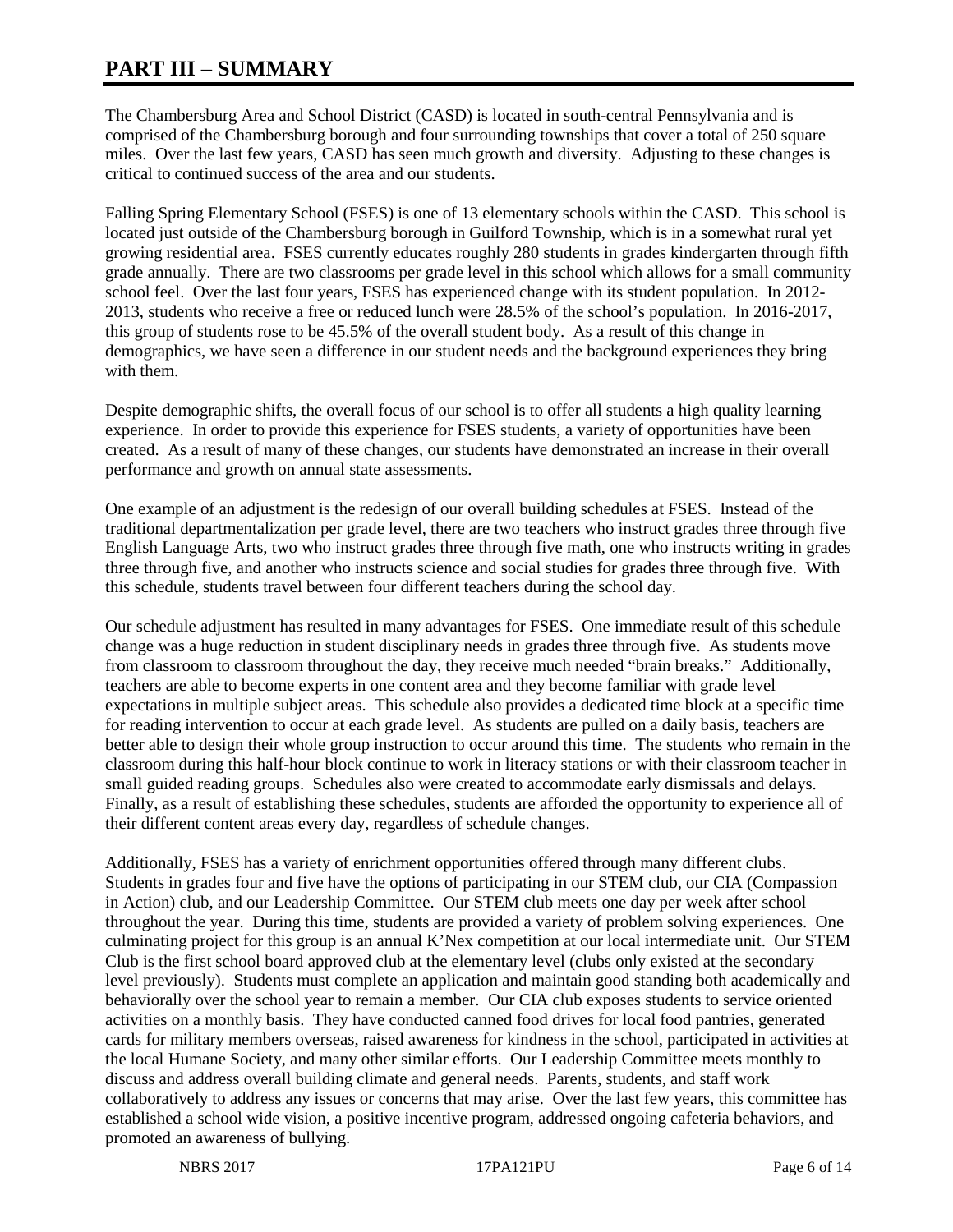Another opportunity available to FSES students is our school garden. This garden not only exposes students to the process involved with caring for a garden, but the healthy living associated with what is produced. Through the drive and dedication of one of our families, this garden was created. This family has written countless grants that have resulted in many additions to our garden. As part of this garden, there is a composting program associated with our school cafeteria. All of our grade levels have taken advantage of this unique addition to our school property. In months where the weather is cooperative, teachers conduct lessons in the garden areas. Students are involved in caring for the garden. At various times during the year, students have the opportunities to sample produce that originated in their school garden. Students also assist with composting materials collected in our cafeteria on a daily basis.

Our staff, students, and families are able to support and thrive in our school, thanks in part to these procedures and programs.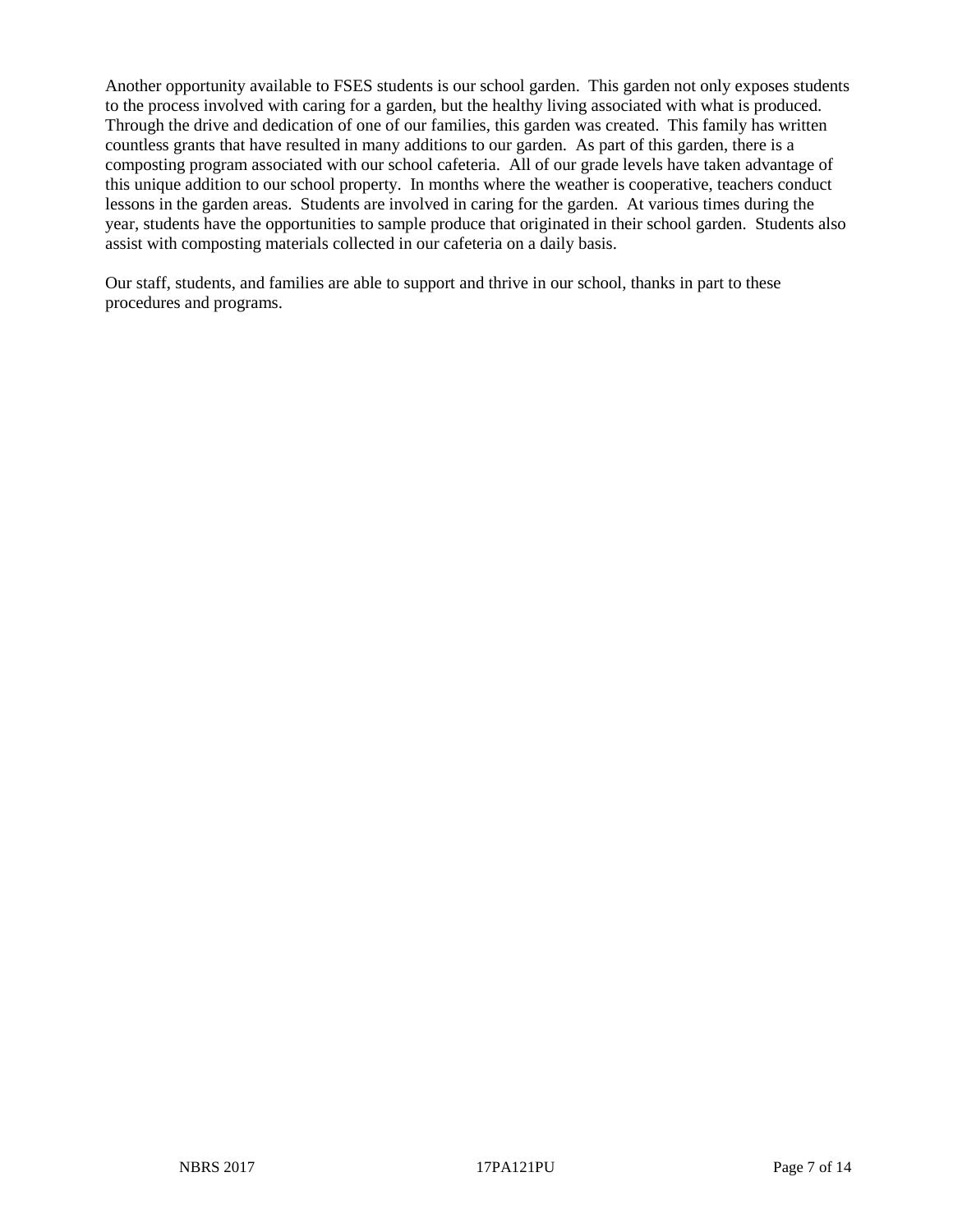# **1. Core Curriculum:**

At FSES, PA Aligned Core Standards, combined with rigorous expectations and a variety of engagement strategies, are at the heart of each of our core subject areas.

Our PA Standards-based K-five Language Arts curriculum was written by district teachers and specialists. Our K-2 teachers follow the Classroom Literacy Initiative model as a means to teach those standards through a safe learning environment in a rigorous and student-focused way. Within this model students are engaged through turn and talk, think alouds, and meaningful interactions with texts on a regular basis. Students are challenged on their instructional level daily during small group guided reading instruction. Formal and informal assessments such as running records and DRA's are utilized to gain insight into each student's instructional level, as well as his or her individual needs to maximize student growth. Teachers regularly use Intentional Read Alouds and Message Time Plus to introduce new strategies to students, as well as a means of reinforcement for strategies already introduced. Our "print rich" classroom spaces are organized in a way that fosters students' independent learning. Our three through five reading/English Language Arts curriculum regularly utilizes the gradual release model. Utilizing an "I Do, We Do, You Do" progression, students are introduced to, practice, and master our learning standards. Teachers use mentor texts to demonstrate what good reading and writing looks like. During guided practice, students are given the opportunity to synthesize the new information through turn and talk, random reporter, think-pair-share, student driven anchor charts, fist of five and other engagement strategies. Small group guided reading instruction helps to reinforce these skills on the students' reading levels. Independent practice is then provided for the students to demonstrate their learning. KidWriting or Writer's Workshop models are used for writing in all grade levels. Students regularly reflect on their work and through peer and teacher conferencing are given the tools they need to improve their writing. The importance of writing to our school is reinforced in our school's writing goal, which sets the standard and expectation for all written work across our curriculum and across all grade levels.

If you were to walk into a mathematics classroom at our school, you would see students engaged in cooperative learning groups, utilizing manipulatives, and participating in student led discussions. We pride ourselves on our use of technology and also our student goal setting techniques. Our students are responsible for evaluating their performance and setting goals for themselves on a regular basis. Our curriculum last year consisted of Math Investigations by Pearson, and this year teachers are using Eureka and KinderCorner. The Eureka math curriculum begins with fluency practice and teacher-led instruction on the concept(s). To practice, students complete team activities in which groups solve, discuss, and explain their methods. Students then practice independently before a class discussion. Exit tickets and homework are then used as assessment and practice tools. Meanwhile, students practice fact fluency (both operational and conceptual) by completing timed activities, setting personal goals, and working for improvement. In our mathematics curriculums, an emphasis is placed on being able to explain ideas and tell why.

Our science curriculum, based on PA Core Standards, includes the study of life, earth, and physical science. Students participate in inquiry-based and hands-on activities where the scientific method is followed. Students participate in real world experiences through the incubation and hatching of chicken eggs; watching the metamorphosis of a caterpillar to a butterfly and a tadpole to a frog; and the planning, planting, maintaining, harvesting, and food preparation through the school garden. Each student in the school has an opportunity to participate in the annual school Science Fair. Fifth graders planned and executed a standards based "Science Day" for the kindergartners.

In social studies, students learn about communities in both the United States and throughout the world, different cultures, the United States government, the regions of the United States, and the history of the United States from its colonization to Westward Expansion.

All students at FSES are regularly engaged in cooperative learning groups and small group instruction where they foster independence, cooperation, and civic learning skills. Student accountability is of the utmost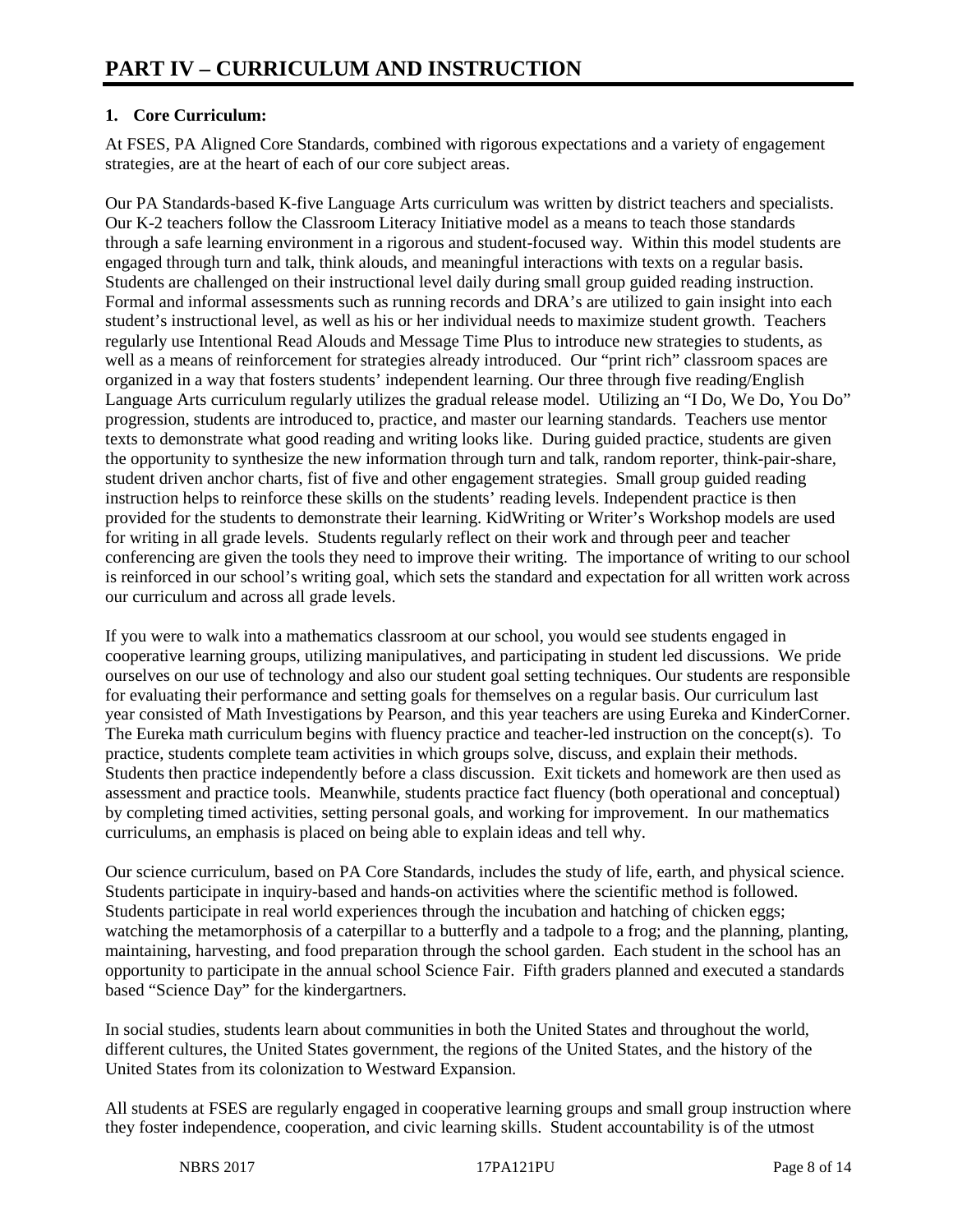importance for all students and their learning. Our teachers set the tone, the expectations, and the rigor for the learning that happens, and our students consistently rise to the challenge.

# **2. Other Curriculum Areas:**

Students at FSES have the opportunity to participate in a variety of special classes. These classes include library, art, music, and physical education. All students in grades K-5 are able to experience these programs one time per week.

Our library is a place where students become lifelong learners through their interactions with literacy and technology. Students learn how to conduct searches utilizing the online catalog to find books of interest. Research skills are emphasized so students can skillfully interpret, analyze, evaluate and synthesize information to make meaning of it. Students learn how to best present this information and communicate it vis-à-vis their audience. Various mediums of technology, such as MS Word, PowerPoint, Publisher, and Photo Story are utilized by students to communicate their message in an effective and authentic format. Students also learn how to be responsible citizens by using information ethically by giving credit to the originators of the work they are using through the use of citations and copyright laws.

Another experience available to our students is the exploration of art. Our art teacher believes that students are successful for her because there is a high level of expectation for both learning and execution of fine art skills. The development of fine motor skills and eye/hand coordination begins at the elementary level, with lessons that build upon previously learned art principles. These principles are found in the elements of design that we focus on such as line, shape, color, value, space, and texture. All students focus on the production, execution, and exhibition of classroom created art. Our art program uses the following media to give a well-rounded creative experience: paints, paper, three-dimensional objects, clay, graphics and textiles. The teacher uses a variety of visuals for lessons such as the Smartboard, art videos, prints/posters, artwork examples, and handouts. Also, the art teacher brings a high level of enthusiasm for art, which makes for a fun and creative atmosphere for learning.

Additionally, all students participate in music class where they acquire skills in music appreciation, reading music, recognition of rhythm and sounds. Much of what is discussed in music can be connected to other content areas such as math and history. Third and fourth grade students are provided with recorders and are instructed on how to play their first musical instrument. Through this experience, students are able to develop skills in reading pitch and rhythm as well as coordination of their right and left hands. Students participate yearly in a music program where they are given the opportunity to showcase their learning. Students in fourth and fifth grades have the opportunity to participate in orchestra and band. Those students participating in these opportunities perform in separate concerts to highlight their newly acquired skills.

FSES students also participate in physical education (PE) on a weekly basis. Our PE teacher regularly teaches students about health and wellness, as well as exercise and diet. Not only do students participate in a variety of physical activities designed to develop motor skills, teamwork, and cooperation, but they also discuss "My Plate" which highlights healthy eating choices. As part of the PE program, students annually raise money for the American Heart Association and participate in Jump Rope for Heart. Besides being recognized in class, the top student scores also are displayed on a bulletin board in our school's hallway.

In addition to regularly scheduled classes, FSES offers some additional opportunities for students. Our school garden offers real-life, hands-on opportunities to learn about nutrition and environmental stewardship. Students are involved in planting, weeding, watering, harvesting, and composting in the garden. Healthy recipes are made and tasted in the classroom. Also, the guidance counselor, school nurse, dental hygienist, and outside agencies offer a range of health lessons. Hygiene, human growth and development, dental health, and problem solving are among the topics our students learn about while at FSES.

#### **3. Instructional Methods, Interventions, and Assessments:**

In order to meet the diverse and individual needs of students, our teachers use a variety of instructional methods, interventions, and assessments. Our district utilizes the NWEA MAP assessment three times per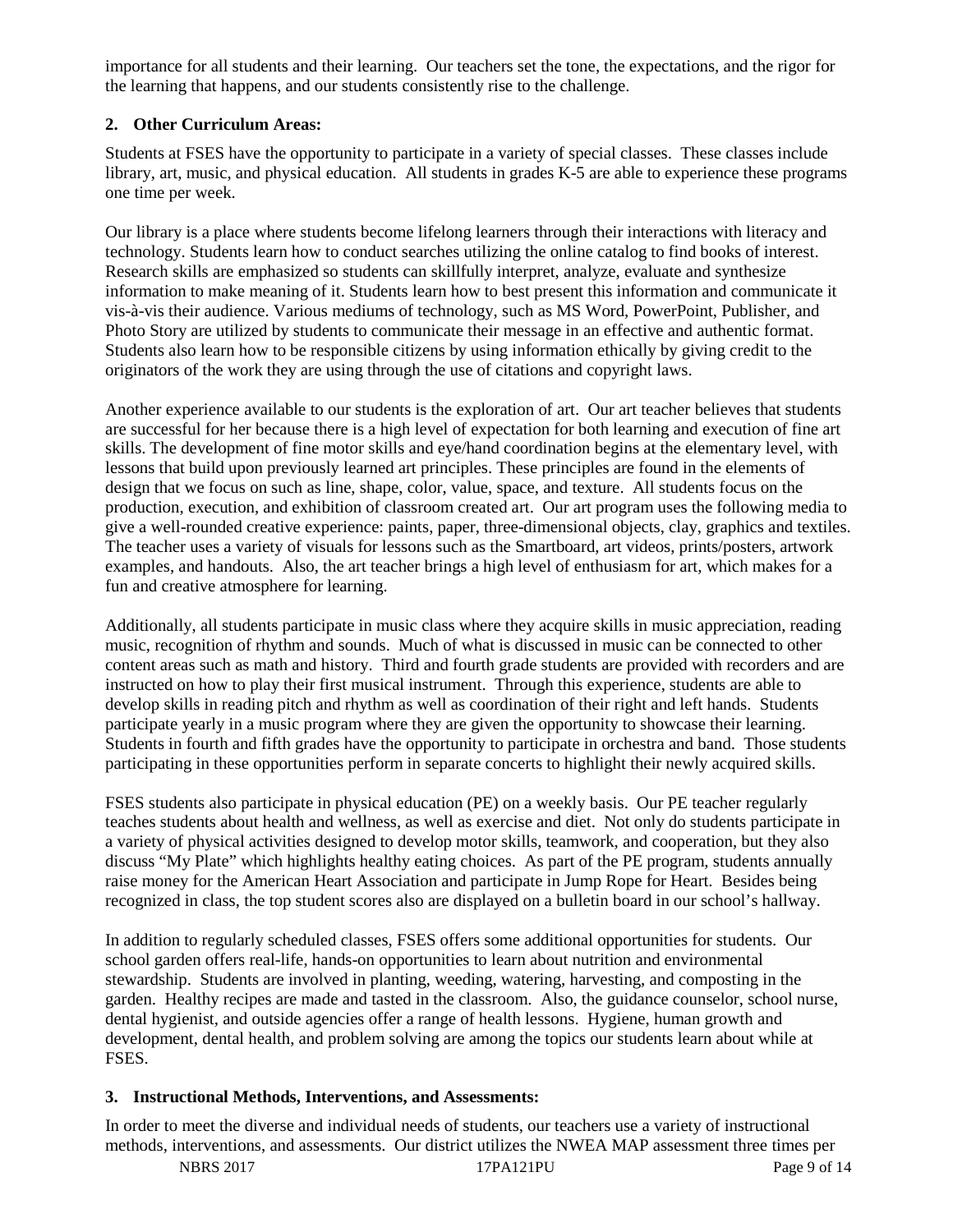year. After each testing window, teachers review the data and use it as a "big picture" for their students' achievement and growth. The data also is used to recognize overall trends and pinpoint possibilities for student goal setting. Additionally, the data is used to determine needs for small group or skills based group practice. In some grades, students are responsible for recording their own scores and establishing personal goals. Our district also utilizes a guided reading assessment three times a year. This data is shared with the teachers to help them group students and prepare instruction for their small groups. Additionally, MAP data, reading assessments, and input from the teacher are used to identify students who would benefit from intervention support from our reading specialist. Students who receive intervention meet with both our reading specialist and the classroom teacher for a "double dose" of quality reading instruction. Students who are working above grade level also have their needs met during small group instruction, as well as through differentiated projects and enrichment activities, including real world application.

Our teachers informally assess every day through the use of observation, quick checks for understanding, exit tickets, and running records. These assessment tools direct teachers' instruction and opportunities for individual and small group instruction. Due to a systematic approach to guided reading that includes using running records regularly to drive instruction, our teachers can easily tell you each child's reading level and also his/her instructional reading needs. Teachers use tests, quizzes, and projects to more formally assess throughout each marking period.

FSES teachers have continually worked to improve student engagement. Teachers use a variety of engagement strategies such as cheers, turn and talk, thumbs up/thumbs to the side if they agree, and students are challenged to defend their thinking on an ongoing basis. Random reporter, think-pair-share, and fist of five also are used to help encourage student engagement. In many classes, teachers use the Power Teaching model that encourages students to work together in teams, each with an assigned job to ensure the group works efficiently. The teams earn points while working on cooperative learning goals, including participation, explanations, active listening, task completion, and encouragement of others. The team that earns the most points is recognized in many ways (may include - recognition sign hanging above the team, special chair cushions to use at their seat for the week, class cheers, among others).

Rubrics that provide specific examples and criteria are explained to and/or analyzed by the students, which allows them to understand what is required and push themselves even further. Rubrics are used throughout the learning process, as opposed to only being used as an assessment tool at the end. At times, students are even involved in creating and using the rubrics to self-assess and critique sample work.

Goal setting is an important part of our building's differentiation model. Data and student work are used by the student and teacher to develop individualized goals for each student in a variety of subject areas. Students then create action plans and work toward achieving their goals. Students track their progress, and goals are demonstrated through student work and/or data collection. New goals are established, and the selfdirected learning process continues.

When students meet their goals, their achievement is celebrated. This recognition may include wearing a goal necklace so everyone will know to ask them about their achievement. They may also receive goal achievement stickers, small prizes, and recognition in newsletters, to name a few.

All classrooms have SMARTboards to assist with engaging students in learning. Each teacher has time allotted for their class to use our school's computer lab on a bi-weekly basis and shared laptop carts are utilized in the classroom. In addition to classroom iPads, our library has a set of ten additional iPads that classrooms can borrow. Our teachers strive to ensure that the iPads are not just replacing an activity, but are being used to create something that they could not have students do any other way. For example, students have created projects by researching a topic on educational websites and recording their facts into a program. The project was then printed out as a QR code and displayed in the classroom to create a Research Station, where students could scan the QR code and learn about the topic. Google Classroom is used by some classes to research, create, and share discussion questions, essays, and projects.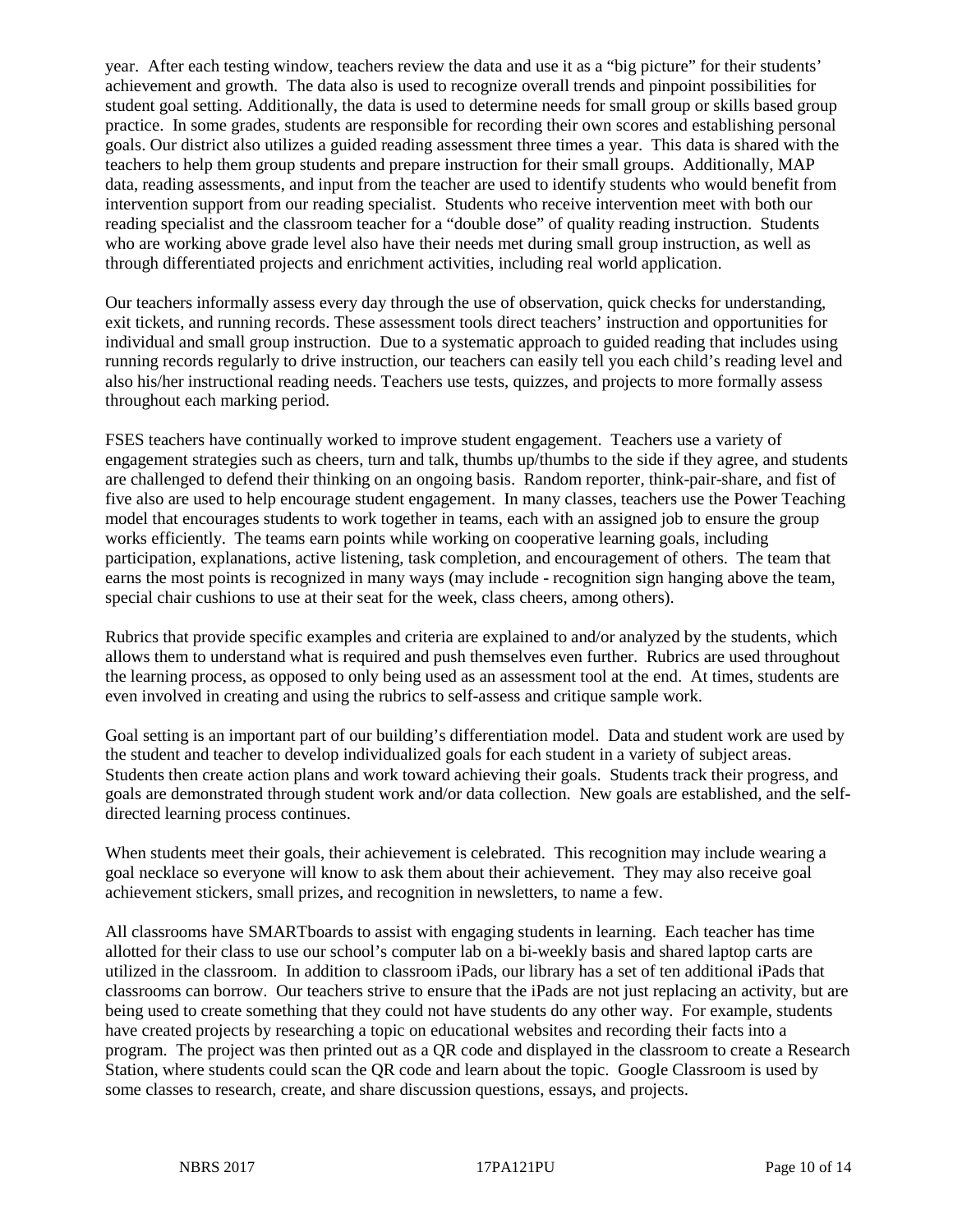# **1. School Climate/Culture:**

At FSES, our students are motivated in a variety of ways. Our students are recognized daily for exceptional behavior in the cafeteria. When a student is recognized, he or she gets to put a paper star on our cafeteria wall with his or her name and grade. Then they are recognized on the morning announcements. We also give students "Falcon Bucks" as a way to recognize exceptional academic or social behavior at any point throughout the day. All staff is permitted to give any student a Falcon Buck, even if the student is not in their homeroom. Students know they can earn a Falcon Buck no matter where they are. Students in grades three through five have the opportunity to participate in FSES' SOAR Committee. Students on this committee represents the study body and are given some stock in the decision making processes for our school. Buzzy Bee Safety awards are given out once a month for exceptional bus behavior. These students also are recognized on the morning announcements. Our Compassion in Action club places an emphasis on spreading kindness throughout our community. Fourth and fifth graders have the opportunity to participate in the after school S.T.E.M. Club, where they further develop problemsolving skills to complete such projects as designing, building, and testing parachutes and catapults. They also build and use robotic arms and programmable LEGOS to complete various tasks, develop basic programming skills, and participate in the K'Nex S.T.E.M. Challenge contest.

Our school provides a positive environment that supports academic, social, and emotional growth. Students are included in creating anchor charts, class rules and other areas of the learning environment. Emphasis is placed on exemplary work submitted and specific feedback is given to students about their work on a regular basis. Primary and intermediate classrooms work together for buddy reading, student-led lessons, and peer conferencing. Classrooms use ClassDojo, cheers/chants to celebrate successes and to positively reinforce learning and behavior. Our guidance counselor teaches lessons to classes that meet the specific needs of that classroom and/or grade level. Our literacy and math coaches are available to support teachers with curriculum and to help teachers create an instructionally sound learning environment that is both rigorous and developmentally appropriate.

Finally, our school culture creates an environment where teachers feel valued and supported. Our principal has an "Open Door Policy" where teachers are encouraged to come and talk about issues as they happen. Positive feedback is given to teachers on walk through forms which often includes a question to consider. At our grade level meeting, teachers are asked how they can be supported in the classroom and emphasis is placed on working together as a team. That team approach also can be found in our faculty meetings where staff members are encouraged to recognize other staff members with a "Take 5" for something they said or did that reflected our school theme (FISH philosophy). The teacher being recognized receives a "Take 5" candy bar and recognition from their peers. There have been times when there were so many recognitions that we have run out of candy bars! At FSES, we are encouraged to see the good that is happening in front of us and are ready to recognize each other so to build each other up when that happens.

#### **2. Engaging Families and Community:**

At FSES, we engage our families and community members in a variety of ways. We welcome distinguished business members into our school for our "Principal for a Day" program where they are able to see firsthand what is happening in our school. Firefighters, Rotarians, and STEM speakers visit our school and create special presentations for our students. We welcome our high school musical groups to perform for our students in celebration of achieving certain goals. Students from our Career Magnet School come to present the specialties they are studying, engage students in hands-on activities, and answer any questions students may have. In the spring, our third through fifth graders participate in Career Day where members of the community teach students about their jobs. Our students take grade level specific field trips each year to various places in our community. CASD Cares is an initiative that takes place one weekend per year and encourages families to assist in beautifying the outside of our building. Normally this event takes place around Earth Day, and students, staff, and families are encouraged to help plant flowers, spread mulch, pick up loose trash, and tend our garden.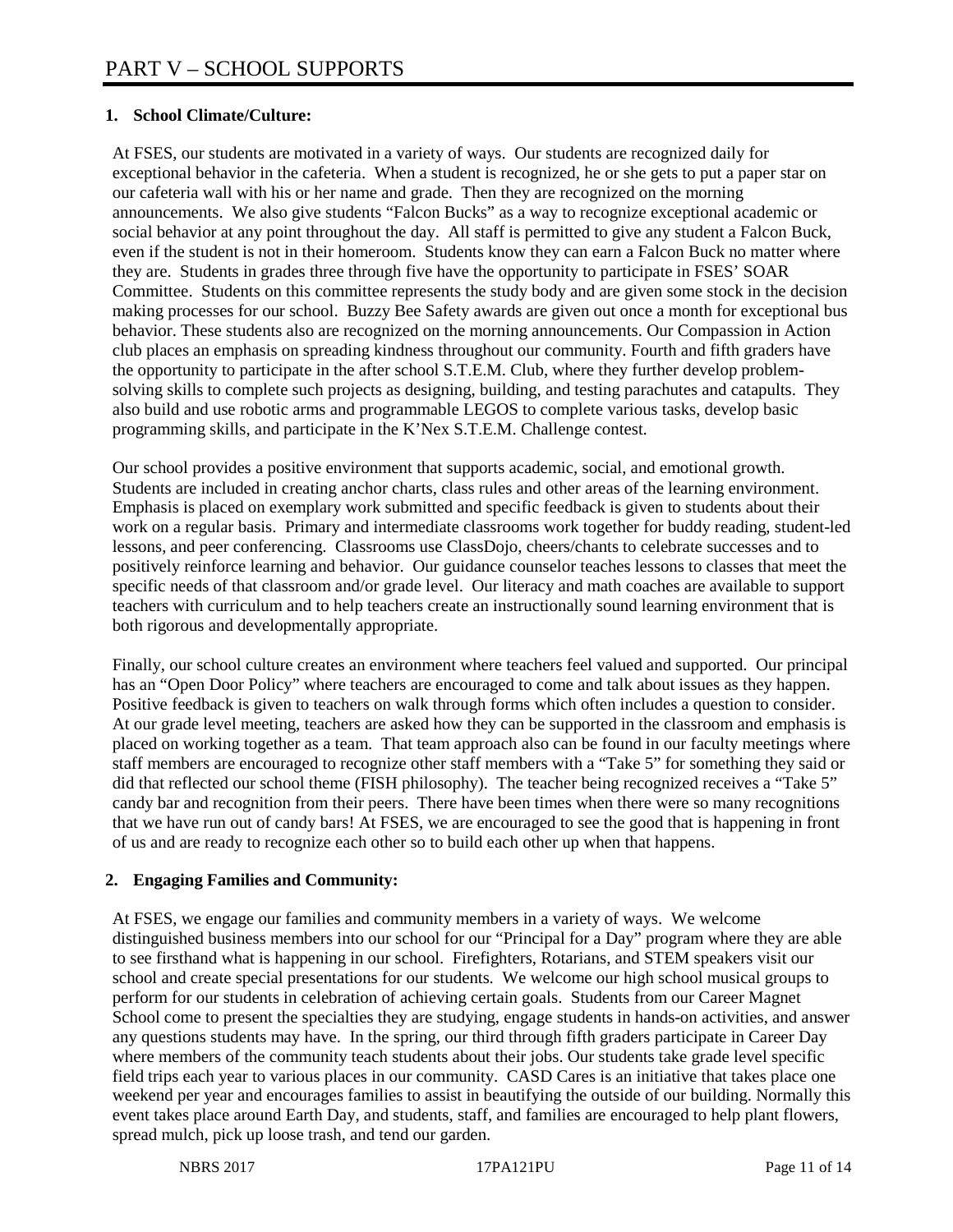Our teachers regularly inform parents and families of the learning taking place in our building. Parent-Teacher conferences, digital and print newsletters, emails, phone calls, posted pictures, and updates added to ClassDojo keep communication open between school and families. Families are welcomed into the building for various activities, like Field Day, the 100th day of school, garden activities, and special classroom events. Our Watch DOGS (Dads of Great Students) program invites volunteers to recess and lunch times so to bring a positive male presence into the building. FSES also hosts a "Literacy Night" for staff, students, and families to celebrate the literacy achievements of our fourth and fifth graders. Our school website is updated regularly with our calendar of events.

At the beginning of the year, we host an Open House night for students and parents to meet their child's teacher and see where their student will be learning. Parents have the opportunity to introduce themselves personally and to share any helpful pieces of information about their child to the teacher. Kindergarten registration is held on site so incoming students can get an overall sense of the school setting and specifically a kindergarten classroom. As new students enroll in our school throughout the year, the family is given a tour of the building prior to the student starting school which helps to alleviate any stress related to attending a new school.

In return, families support our school's efforts. Our school garden is used by students and teachers but is maintained overall by a committee that includes staff and families. Our garden club members were visited by a news team to help spread the word about the great things that are happening in the FSES garden! Our PTO is very active and involved. They have a Facebook page where school updates and information is posted as a way to ensure that parents are receiving important information in every way possible. The PTO recognizes and supports the importance of student learning. Teachers receive recognition luncheons and gifts, as well as supplies for their classrooms, to show that they are appreciated. The financial support from the PTO enables classrooms to have the supplies and educational materials they need to support learning.

## **3. Professional Development:**

At FSES, professional development opportunities directly relate back to student learning. For example, our Professional Learning Communities (PLCs) are regularly focused upon curriculum, instructional strategies, and technology which directly impact our student learning. Meetings are held bi-weekly before school as a means of offering collaborative time for teachers to discuss these topics. As part of these meetings, our instructional coaches offer insight and support into new ideas, research-based practices, and general areas of clarification. Additionally, beginning of the year and subsequent professional development days throughout the school year address both building and district goals (cooperative learning, student talk, student engagement, best practices, school environment and professional growth). Another means in which teachers are offered professional growth opportunities is through building meetings held bi-annually. These meetings focus primarily on data and how it is used to modify or impact instruction. At these meetings, curriculum, content standards, and instructional practices are integral in the conversation when determining next steps for student learning at each grade level. Teachers meet with their grade level peer, principal, reading intervention specialist, and instructional coaches. By pulling all of these resources together, teachers are able to feel supported and better able to have their professional needs addressed.

In addition to what is offered at FSES, the CASD offers various opportunities for teachers to be supported in growing their professional knowledge. One example of this idea is our summer offerings for trainings. Teachers are able to select a workshop of their choosing. Workshops are designed to support, enrich, and further educate staff on best practices currently in effect. They are facilitated by instructional coaches and teachers who have exemplified these practices in their classrooms. After school workshops are offered in a similar manner periodically throughout the school year. Also, CASD has uniquely embedded the bulk of our professional development opportunities through instructional coaching. Teachers are able to collaborate with content area coaches throughout the school year. This year (2016-2017), individual teachers were offered the opportunity to work with their coach for a dedicated period of time in order to address needs, concerns, and next steps. As a whole, instructional coaches offer the opportunity for peer visits, co-taught lessons, feedback regarding concerns, co-planning of lessons, assistance with researching curricular concerns, book studies and so much more.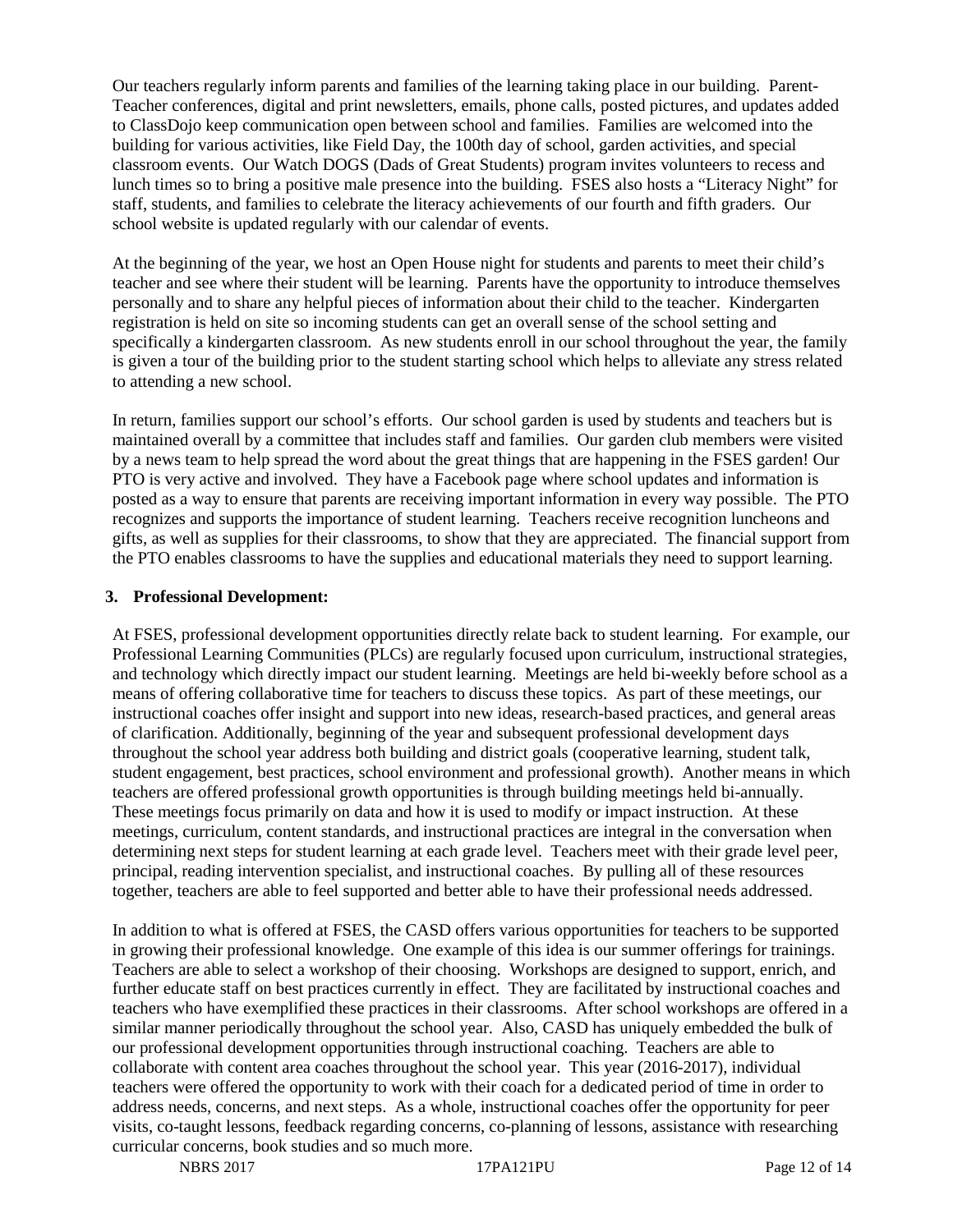Along with teacher development, the building principal has been recently recognized as a NISL Distinguished Principal. Along with this recognition comes additional training and the opportunity to coach other principals new to the profession. The building principal also regularly attends district held administrative workshops designed to further discuss instruction best practices and similar topics.

# **4. School Leadership:**

There is a collaborative leadership approach at FSES. While there is a building principal and head teacher, staff are often involved in making decisions that directly impact student learning. For example, the building focus for each year is discussed and determined based upon the input from the different staff members. Discussion regarding data and overall trends lead to a determined area of focus that the entire school is able to target. Various committees are formed at the beginning of the year where staff collaborate and coordinate overall school activities. Some of these committees include the Green Team, the Field Day Team, Math/Science Day, SOAR, Lead Team, and PSSA.

New this school year (2016-2017), is our Lead team. This team includes two classroom teachers (one primary and one intermediate), instructional coaches, reading specialist, and the building principal. Much of the discussion this year has been about the data gathered during walk through observations. The team holds discussions related to what is going well in addition to areas that may need to be improved. The takeaways from these meetings are shared with the faculty in order to continue moving our instructional practices in a direction that impacts student learning. The expectation is that this team will evolve into a group who will represent the staff and aid in making key decisions that positively impact the overall student learning experience.

Another leadership team in the building is our Core Team. This group consists of the building principal, school counselor, school psychologist, and the reading intervention specialist. This team meets on a monthly basis to review information supplied by the classroom teacher regarding students of concern. This team then reviews the academic, behavioral, social or combination of concerns to determine what steps are most appropriate in order to assist the student in question. Often from these meetings, parent meetings are set up which involve Core Team members, the homeroom teacher, and parents. These collaborative meetings allow for a team approach to address individual student needs at a different level.

Overall, the building principal and head teacher work collaboratively to problem solve and resolve issues throughout the course of the school day. Due to this effort, there is very little interruption to student learning. An example of this idea is disruptive students. Both the building principal and head teacher work to remove students from the classroom so that the remaining students do not have continued interruptions to their learning.

As a result of this combined leadership approach, students are afforded an environment which promotes a focus on learning.